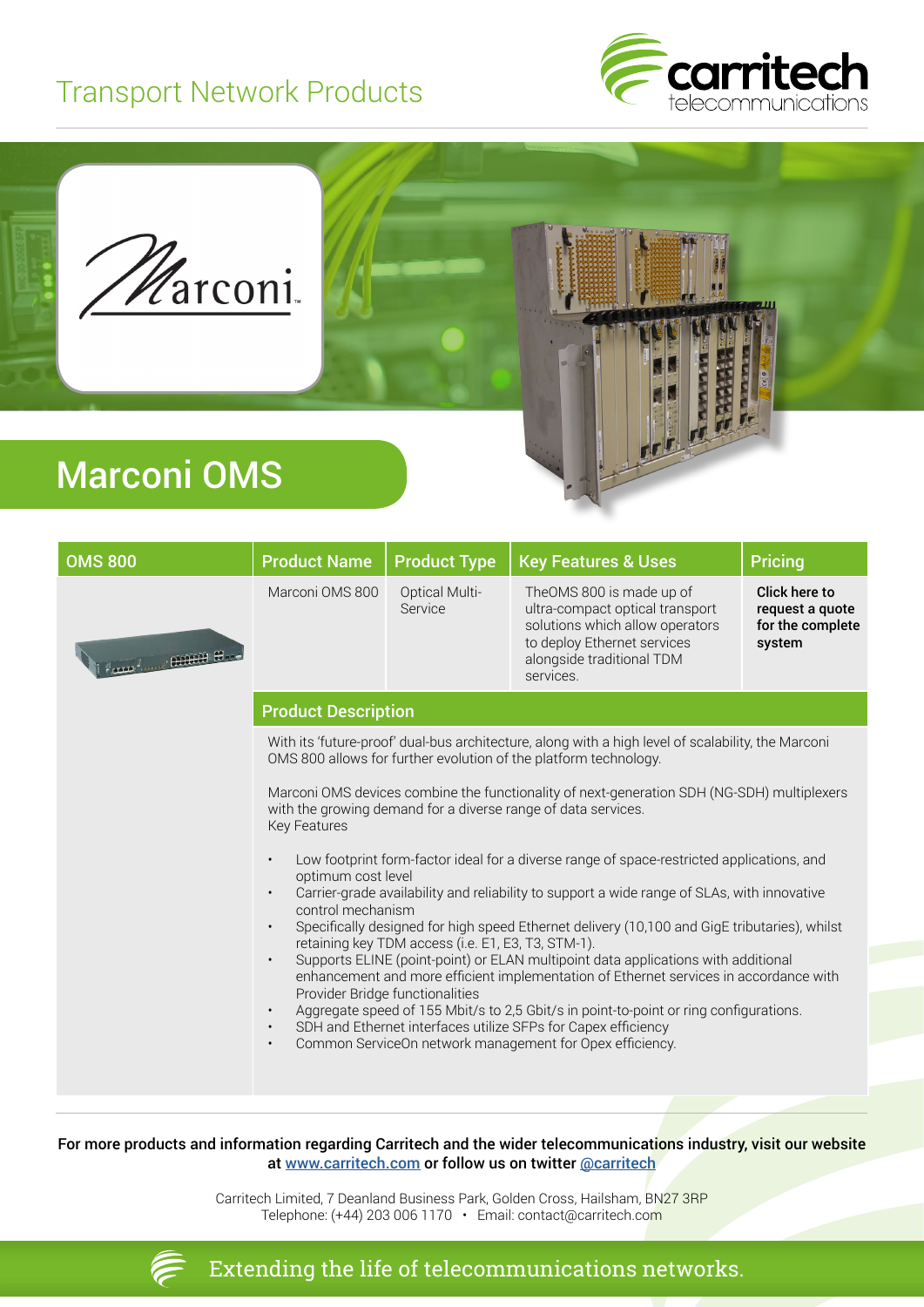| <b>OMS 1200</b> | <b>Product Name</b>                                                                                                                                                                                                                                                                                                                                                                                                                                                                                                                                                                                                                                                                                                                                                                                                                                                                                                                                                                                                                                                                                                                                                                                                                             | <b>Product Type</b>                                  | <b>Key Features &amp; Uses</b>                                                                                                                                                                                                                                                                        | <b>Pricing</b>                                                 |  |  |
|-----------------|-------------------------------------------------------------------------------------------------------------------------------------------------------------------------------------------------------------------------------------------------------------------------------------------------------------------------------------------------------------------------------------------------------------------------------------------------------------------------------------------------------------------------------------------------------------------------------------------------------------------------------------------------------------------------------------------------------------------------------------------------------------------------------------------------------------------------------------------------------------------------------------------------------------------------------------------------------------------------------------------------------------------------------------------------------------------------------------------------------------------------------------------------------------------------------------------------------------------------------------------------|------------------------------------------------------|-------------------------------------------------------------------------------------------------------------------------------------------------------------------------------------------------------------------------------------------------------------------------------------------------------|----------------------------------------------------------------|--|--|
|                 | Marconi OMS<br>1200                                                                                                                                                                                                                                                                                                                                                                                                                                                                                                                                                                                                                                                                                                                                                                                                                                                                                                                                                                                                                                                                                                                                                                                                                             | Optical<br>MultiService<br>Metro-Edge                | The MultiService capability of the<br>Marconi OMS 1200 supports a<br>range of services and interface<br>types from a single platform,<br>including Ethernet and TDM. The<br>platform is optimized for Metro-<br>Edge applications where traffic<br>volatility makes scalability a key<br>requirement. | Click here to<br>request a quote<br>for the complete<br>system |  |  |
|                 | <b>Product Description</b>                                                                                                                                                                                                                                                                                                                                                                                                                                                                                                                                                                                                                                                                                                                                                                                                                                                                                                                                                                                                                                                                                                                                                                                                                      |                                                      |                                                                                                                                                                                                                                                                                                       |                                                                |  |  |
|                 | The range of interface and sub-rack options makes the OMS 1200 a cost effective solution for<br>customer delivery, backhaul or mobile radio network application.                                                                                                                                                                                                                                                                                                                                                                                                                                                                                                                                                                                                                                                                                                                                                                                                                                                                                                                                                                                                                                                                                |                                                      |                                                                                                                                                                                                                                                                                                       |                                                                |  |  |
|                 | Key features and benefits for OMS 1200 include:                                                                                                                                                                                                                                                                                                                                                                                                                                                                                                                                                                                                                                                                                                                                                                                                                                                                                                                                                                                                                                                                                                                                                                                                 |                                                      |                                                                                                                                                                                                                                                                                                       |                                                                |  |  |
|                 | Smooth migration from TDM to a carrier grade data service network, efficiently transporting<br>$\bullet$<br>mixed Data and TDM traffic over a resilient SDH network<br>Service flexibility enabled by Multirate traffic cards supporting a configurable mix of<br>$\bullet$<br>interface types and high port density<br>Scalability through in-service addition of traffic interfaces, upgrade of aggregate rates,<br>$\bullet$<br>embedded WDM transport capability and Ethernet Port Extension for native Ethernet delivery<br>to a remotely managed NTE                                                                                                                                                                                                                                                                                                                                                                                                                                                                                                                                                                                                                                                                                      |                                                      |                                                                                                                                                                                                                                                                                                       |                                                                |  |  |
| <b>OMS 1600</b> | <b>Product Name</b>                                                                                                                                                                                                                                                                                                                                                                                                                                                                                                                                                                                                                                                                                                                                                                                                                                                                                                                                                                                                                                                                                                                                                                                                                             | <b>Product Type</b>                                  | <b>Key Features &amp; Uses</b>                                                                                                                                                                                                                                                                        | <b>Pricing</b>                                                 |  |  |
|                 | Marconi OMS<br>1600                                                                                                                                                                                                                                                                                                                                                                                                                                                                                                                                                                                                                                                                                                                                                                                                                                                                                                                                                                                                                                                                                                                                                                                                                             | Multiservice<br>Transport &<br>Switching<br>Platform | The Marconi OMS 1600 (also<br>known as the Ericsson OMS<br>1600) is a compact, multiservice<br>transport and switching platform,<br>capable of delivering a wide range<br>of data and TDM services.                                                                                                   | Click here to<br>request a quote<br>for the complete<br>system |  |  |
|                 | <b>Product Description</b>                                                                                                                                                                                                                                                                                                                                                                                                                                                                                                                                                                                                                                                                                                                                                                                                                                                                                                                                                                                                                                                                                                                                                                                                                      |                                                      |                                                                                                                                                                                                                                                                                                       |                                                                |  |  |
|                 | The Marconi OMS 1600 allows for an easy migration from an SDH ADM to an Ethernet switch<br>without need to change platforms. The performance management features are included for both<br>the SDH and data domains, with counters, alarms and historic data being available to confirm<br>levels of QoS and SLAs.<br>The support of Ethernet OAM will enable end-to-end QoS across mixed networks. This all<br>makes the OMS 1600 MSPP the ideal platform for delivering mixed TDM and data services with<br>consistent and predictable behaviour.<br>Key features and benefits for OMS 1600 include<br>Dual SDH and Data architecture for future-proof flexibility<br>60Gbit/s non-blocking VC-12 switch<br>20Gbit/s non-blocking packet switch<br>$\bullet$<br>STM-16, STM-64 and 10GigE aggregate interfaces.<br>$\bullet$<br>STM-16 in-service upgradeable to STM-64.<br>$\bullet$<br>Embedded DWDM and OTN carrier grade optical transport<br>$\bullet$<br>Pre-amplification and booster options for extended reach applications<br>$\bullet$<br>Carrier class TDM and packet functionality.<br>$\bullet$<br>Ethernet switching and service support for Full Service Broadband, IPTV and Business<br>$\bullet$<br>Ethernet (E-Line, E-LAN) |                                                      |                                                                                                                                                                                                                                                                                                       |                                                                |  |  |
|                 | $\bullet$                                                                                                                                                                                                                                                                                                                                                                                                                                                                                                                                                                                                                                                                                                                                                                                                                                                                                                                                                                                                                                                                                                                                                                                                                                       |                                                      | High density Ethernet interfaces, with Ethernet Port Extension for managed remote delivery                                                                                                                                                                                                            |                                                                |  |  |

For more products and information regarding Carritech and the wider telecommunications industry, visit our website at [www.carritech.com](http://www.carritech.com) or follow us on twitter @carritech

> Carritech Limited, 7 Deanland Business Park, Golden Cross, Hailsham, BN27 3RP Telephone: (+44) 203 006 1170 • Email: contact@carritech.com